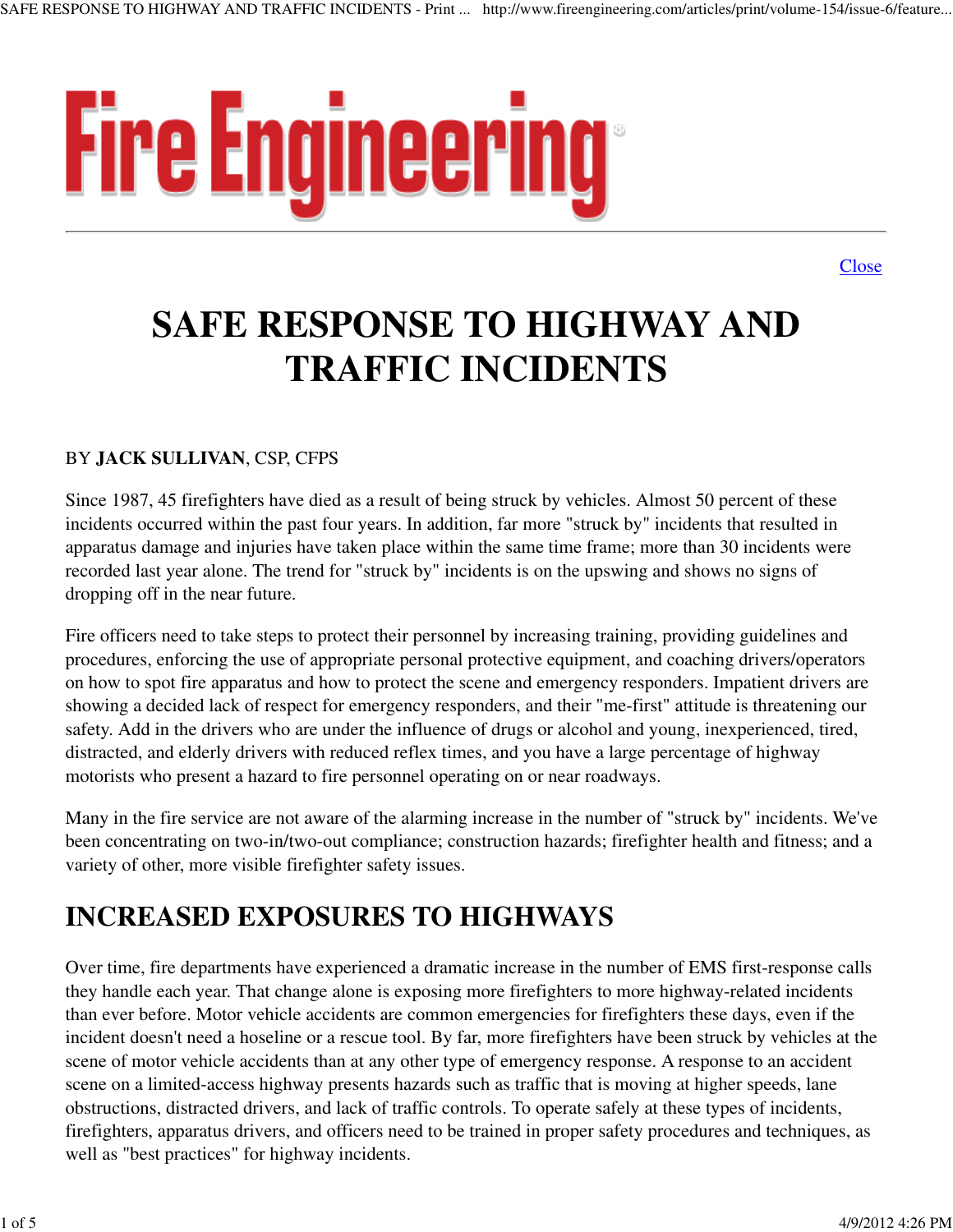# **HAZARDS OF OPERATING NEAR MOVING TRAFFIC**

Firefighters must be made aware of the hazards of operating near moving traffic. Like many other fire service safety issues, awareness of the hazard is step one. The usual entry-level firefighter training does not cover the subject well, if at all. In many volunteer fire departments, new members may be issued turnout gear and be permitted to respond on emergency calls in a limited capacity with only a basic orientation session. The new personnel are most vulnerable to "struck by" accidents because they may not be aware of the hazard. More experienced firefighters, volunteer and career, tend to focus on the job at hand and don't always look over their shoulder at approaching traffic. In January 2001, following several "struck by" incidents involving firefighters in Illinois, Fire Commissioner James Joyce of the Chicago Fire Department instructed his firefighters to operate on calls "as if someone is trying to run you over." There is no better way for the word to get out to all personnel than to have the chief officer of the fire department make the first move and issue a similar statement.

All personnel should be trained in highway incident safety before they ever respond to an emergency. Although not every emergency is a highway-related incident, our personnel are exposed to traffic hazards every time they respond to a call. The simple act of parking in front of a residence for a medical-assist call exposes crews to the possibility of being struck by a vehicle-for example, the driver has to exit the cab on the street side of the rig, stepping into the roadway.

On some apparatus, personnel in jumpseats have no choice but to exit the rig on the traffic side. In newer trucks, enclosed crew cabs may enable personnel to exit from either side, and firefighters need to be trained to exit on the side away from moving traffic whenever possible. Additionally, all personnel need to be taught to look for approaching vehicles before exiting the apparatus. They should use cab windows and rear-view mirrors on all sides to make sure traffic has stopped before they leave the truck.

#### **ADD TO THE CHECKLIST**

The incident commander needs to add scene safety and traffic control to the ever growing checklist of incident command activities. The job can be delegated to a scene safety officer or other line officer, but someone needs to be looking out for firefighters' safety and the hazards presented by passing traffic. A recent National Institute of Safety and Health (NIOSH) Firefighter Fatality Investigation report (# 99-27) recommended that fire departments should, among other things, "ensure that firefighters responding to a scene involving a highway incident or fire must first control the oncoming vehicles before safely turning their attention to the emergency." NIOSH also recommends that "personnel position themselves and any victims in a secure area when it is impossible to protect the incident scene from immediate danger."

In the same report, NIOSH also recommends that every fire department have a standard operating procedure (SOP) regarding emergency operation for highway incidents. This is an excellent tool for training personnel also. All firefighters, new and experienced, should know the highway incident SOP before they respond on any call. At the same time, many of the procedures outlined in the SOP should also be used at every incident.

One way to train personnel on the procedures outlined in the SOP is to conduct a tabletop session in the station. The instructor can use die cast fire trucks, a large roll of craft paper, and markers. Any number of roadway scenarios can be presented for drivers and officers pertaining to how to approach an incident, spot or park apparatus, channel traffic, and close lanes. You can draw roadways on the paper to simulate highways in your response area. Draw intersections, freeway entrances and exit ramps, blind curves, bridges, hills, and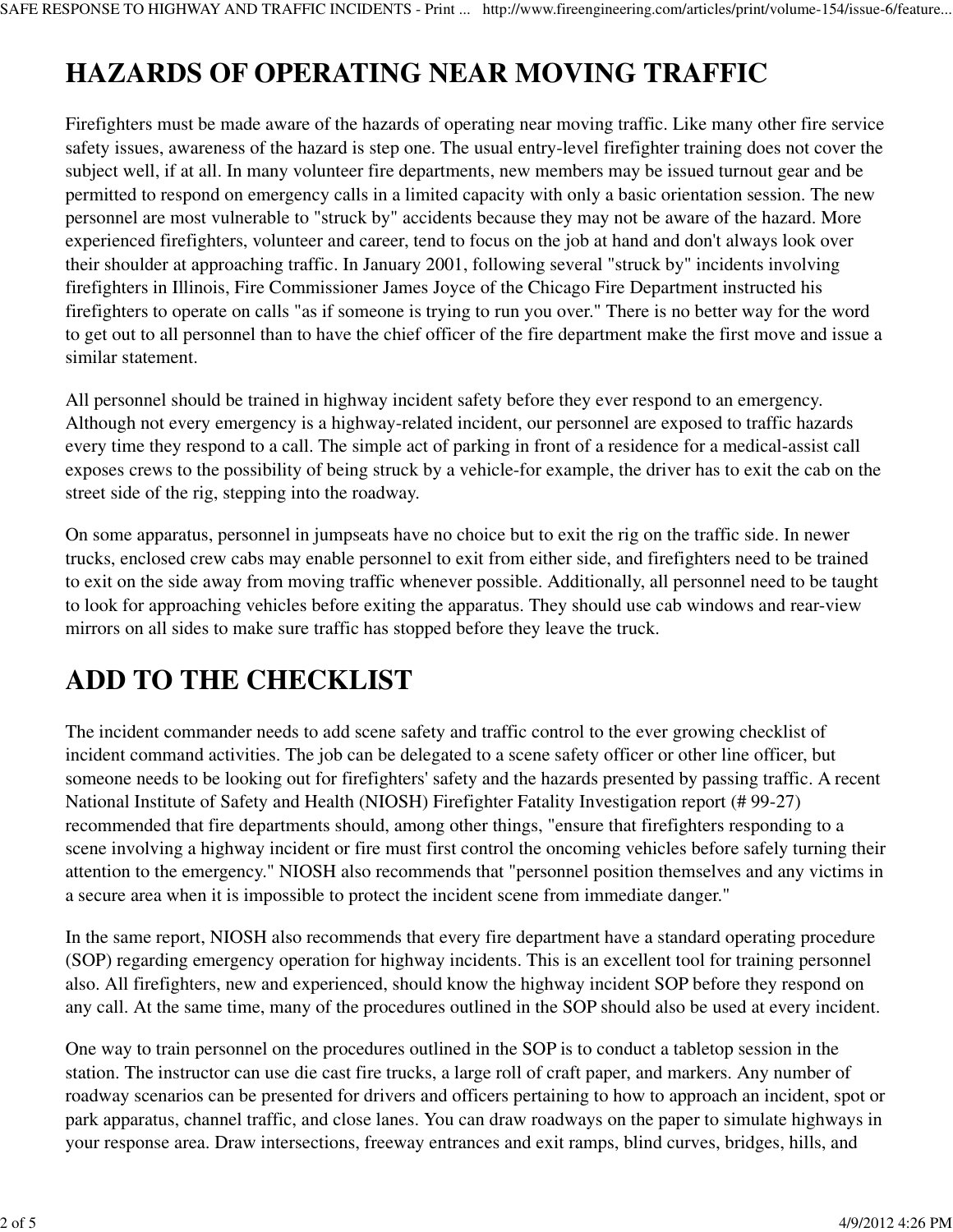other features found in your area. Simulate motor vehicle accidents, car fires, haz-mat situations, medicalassist calls, and brush fires. Be sure to discuss where equipment is located on various apparatus for each type of scenario. Simulate how attack and supply lines would be pulled on each piece of apparatus, and emphasize working on the side away from traffic whenever possible. Consider relocating some equipment on your rigs if it would make for safer operations along a roadway.

#### **CHANNELING TRAFFIC**

Personnel should know how to properly deploy cones for channeling traffic, assuming the cones are available on the apparatus. If you don't currently have road cones on your rigs, consider adding them to your equipment to help mark out safe work zones at highway incidents. Taller traffic cones with reflective bands are best and can create an effective channeling system around an incident for motorists. When safe to do so, using flares near the cones can enhance visibility in low-light situations. Be sure to train personnel in how to deploy the cones far enough back from the incident to give motorists a chance to react properly before entering the scene. For highway speeds higher than 50 mph, cones need to be deployed at least 250 feet before the incident to be effective. The cones should be used diagonally across the roadway where necessary and along the entire length of the safe zone, including in front of the apparatus, to mark where traffic can safely reenter the blocked lanes. Arrangements should be made with local highway department officials to assist with road cones and warning signs when fire department equipment is not sufficient for properly protecting the scene. Report any incident that is going to involve roadway impairments for more than an hour to local or state highway officials so they can assist with traffic management.

#### **APPARATUS LIGHTING**

Drivers should know how to arrange apparatus warning lights in a way that will most effectively protect the scene. Apparatus lights, especially headlights, should not pose glare hazards for motorists passing the scene. The work area should be lighted with floodlights; make certain they do not blind motorists. While strobe warning lights are excellent for calling attention to emergency apparatus, they can also confuse some motorists and do nothing to inform motorists of the action you want them to take as they approach the scene. Flashing arrow boards and portable warning signs can indicate the direction in which you want motorists to shift as they approach the scene. If your fire department apparatus doesn't have either, look to local highway officials for assistance in deploying these effective traffic-control tools. If your apparatus does have these warning devices, be sure all personnel know how to deploy them for maximum effectiveness. Amber warning lights are very effective for identifying work zones and convey the message "caution-slow down." Some fire departments are using more amber lighting on the back of apparatus to protect highway incident scenes.

#### **COORDINATE WITH LAW ENFORCEMENT**

Coordinate and communicate with law enforcement officials on traffic-control strategies before you have a highway incident. Road and lane closures are not popular with law enforcement or the general public, but they may be necessary to provide for a safe incident scene. Preplanning for road or lane closures will enable that strategy to be implemented quickly and safely. Fire departments need to be aware of the additional hazards presented by lane closures, and they should minimize the length of time that lanes are closed. Make sure personnel know how to properly close off roadways and travel lanes using apparatus, signage, police cars, arrow boards, traffic cones, or other devices in as safe a manner as possible.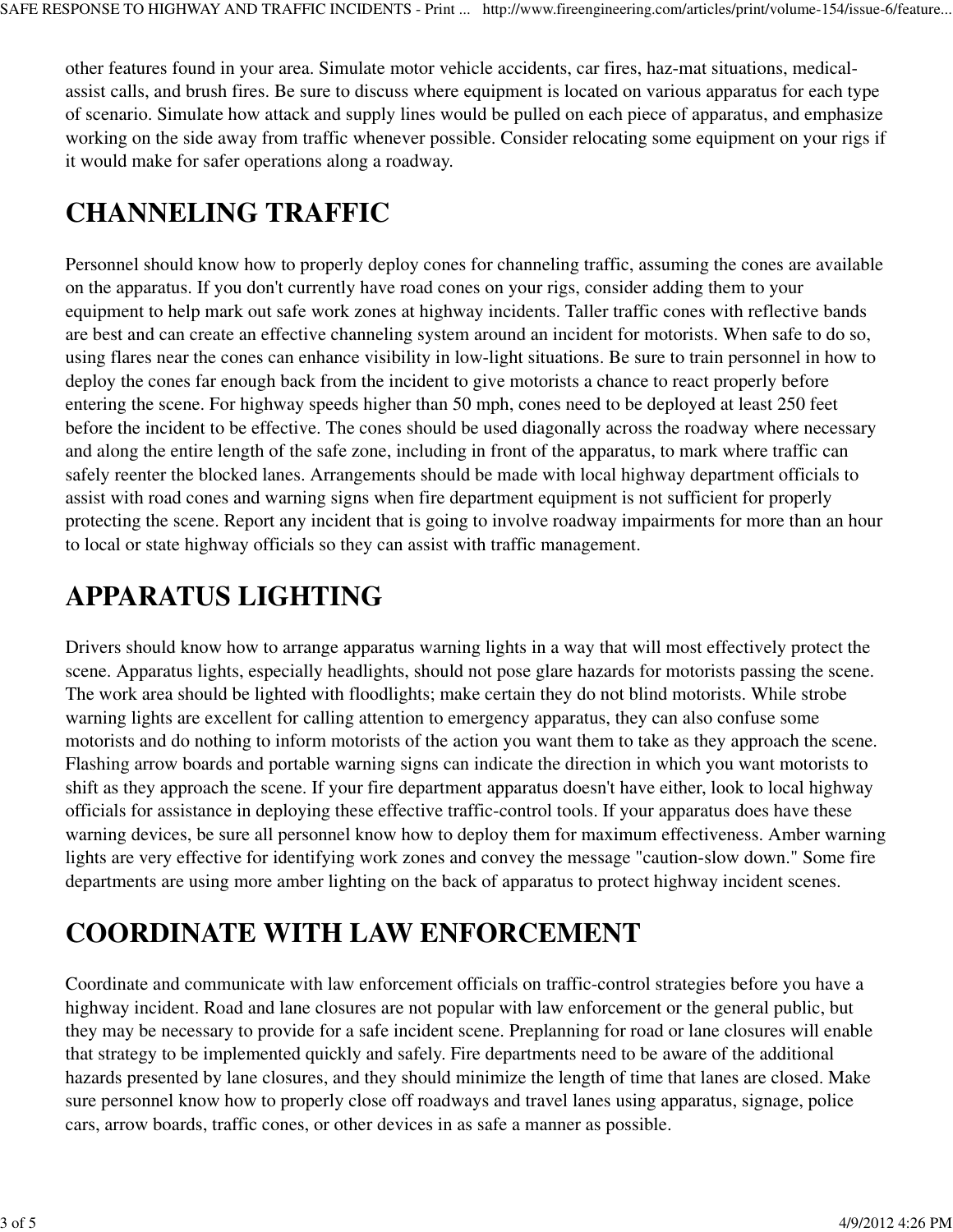# **PROTECTING THE SCENE WITH APPARATUS**

Park fire apparatus used to protect a scene at a 45° angle with the front wheels turned as far as possible in the same direction as the angle. Be sure to teach drivers to position far enough back from the work area so that the truck will protect the scene and the workers. Proper spotting and parking of the rig will prevent a moving vehicle from pushing the truck into the work area. The incident commander should direct later-arriving apparatus to specific parking areas; this will keep the work zone safe. Responding apparatus not needed at the scene should be staged off the highway and away from the scene until needed. For motor vehicle accidents, establish a safe loading area for ambulances that will be transporting victims.

#### **PERSONAL PROTECTIVE EQUIPMENT**

All firefighters working a highway incident should have high-visibility personal protective equipment (PPE) available. In 1999, the Safety Equipment Association published an American National Standard for High-Visibility Safety Apparel (ANSI/ISEA 107-1999). The standard provides a guide for safety apparel that signals the user's presence visually in hazardous situations under any light conditions by day and under illumination by vehicle headlights in the dark. Much emphasis has been placed on the reflective aspects of turnout gear and safety vests in the past, but today's highway traffic situation requires high visibility at all times, not just in the dark. High-visibility apparel is both retroreflective and fluorescent. When specifying new safety vests, be sure to consider apparel designed to meet the requirements of the new standard for the best visibility of your personnel during all light conditions.

Helmets, preferably with reflective markings, should also be worn. Bunker gear should have reflective striping as outlined in current National Fire Protection Association (NFPA) standards. Once you have high-visibility PPE, officers should monitor their usage. Spares should be available, and firefighters should be trained in the proper storage, care, and use of this apparel so that maximum visibility is maintained. Scene safety officers should make sure all personnel on-scene are properly dressed for the function they are performing.

# **ACCOUNTABILITY SYSTEM**

Have a personnel accountability system in place, and use it at all incidents. In a 1998 highway incident on the Pennsylvania Turnpike, eight firefighters and two EMTs were struck by an overturned tractor trailer that went out of control while passing a minor injury accident. One firefighter was killed; the others suffered extensive injuries. The firefighter accountability system in place at the time enabled the crews responding to the call for assistance to confirm that no emergency responders were trapped under the overturned trailer. Would you be able to do the same with your current accountability system?

Fire departments need to take the lead in creating highway incident management teams that include all emergency responders in their area. They should also be proactive about training all personnel in highway incident safety. If the current trend continues, five more firefighters will be killed in "struck by" incidents in 2001. We need to do everything we can to interrupt that trend.

**JACK SULLIVAN, CSP, CFPS, has been a safety professional for 23 years. He is an assistant vice president** and loss control manager in the Richmond (VA) branch of the Chubb Group of Insurance Companies. He joined the fire service in 1972, in Paoli, Pennsylvania, and eventually served as deputy chief in the Paoli Fire Co. Since then, he has also served as a volunteer firefighter in Chesterfield County, Virginia, and as lieutenant